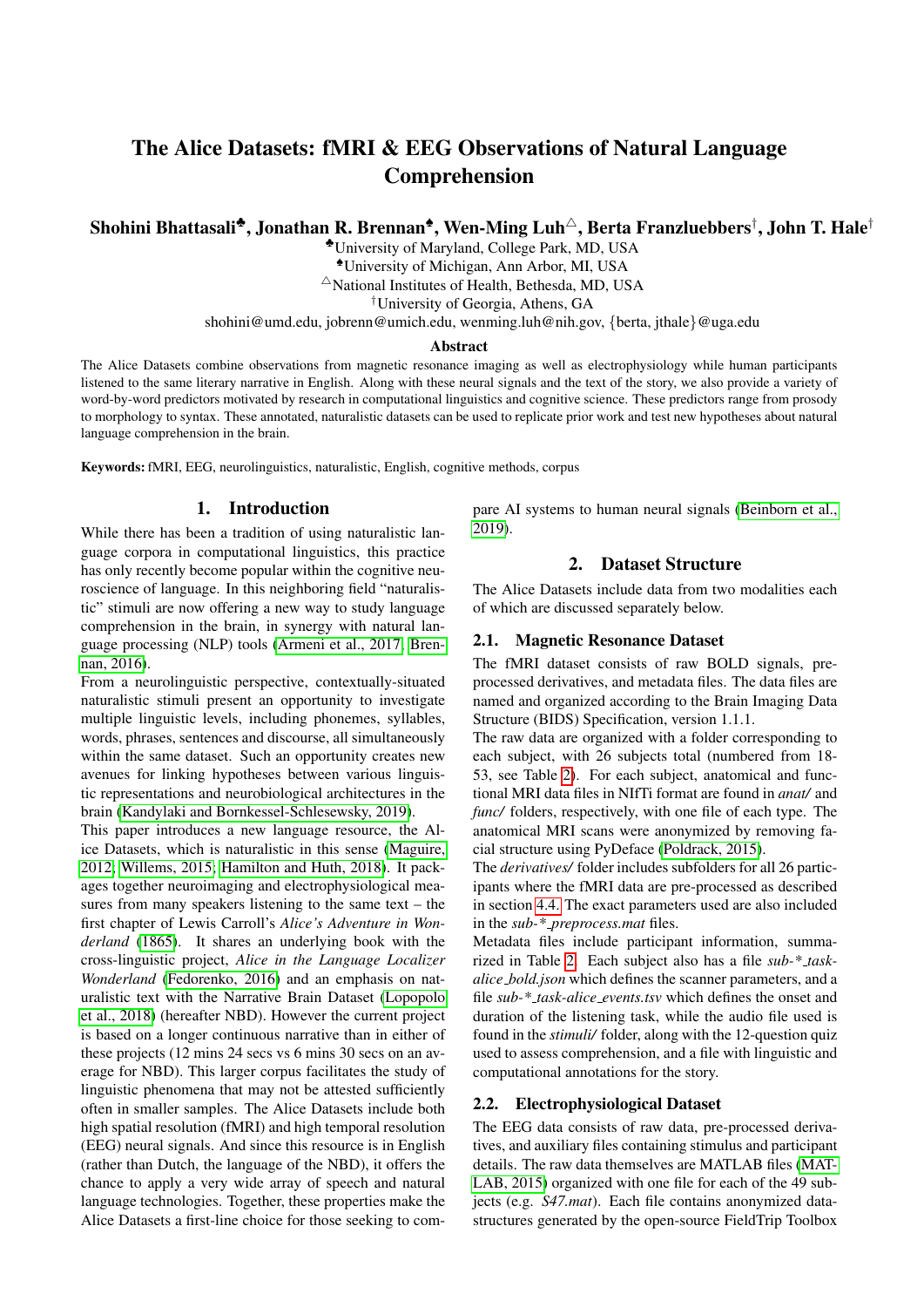

Figure 1: Overview of the Alice Datasets acquisition while participants listen to an audiobook. (A): Sample excerpt from the audiobook stimulus. (B): Representation of brain during fMRI recording where the signal from each voxel is measured independently. (C): Sample blood oxygen level dependant (BOLD) signal at a specific voxel collected using fMRI. (D): Schematic diagram of a scalp with EEG electrodes (E): Sample electrophysiological signal in the brain collected using EEG.

[\(Oostenveld et al., 2011\)](#page-5-7). A separate file, *proc.zip*, contains contains the pre-processing parameters that were derived during data analysis for 42 of the datasets (seven datasets were not fully pre-processed due to excessive artifacts.) Auxilliary files include the questionnaire used to assess comprehension, and the behavioral responses recorded from each participant along with notes about the datasets that were not pre-processed due to artifacts and the datasets from participants that did not meet behavioral criteria. A *README.txt* file describes all of the contents of the dataset in detail.

#### 3. Linguistic Stimuli

The EEG and fMRI recordings in the Alice Dataset are based on the same chapter of *Alice's Adventure in Wonderland*. The version used was Kristen McQuillan's reading of the first chapter of *Alice's Adventure in Wonderland* from [LibriVox \(2015\)](#page-5-8). The chapter used does not include significant word-play, such as the famous Jabberwocky poem that appears elsewhere in the story.

The stimulus chapter comprises 2,129 words in 84 sentences which are on average  $25.8$  words long (SD = 24.2). As part of our analysis these sentences are parsed using the Stanford Parser (Klein and Manning, 2003). The resulting tree-structures indicate that the stimuli have a reasonable syntactic diversity: The stimuli average 2.31 clauses each and attest, for example, 153 different types of VP rules.

The audio was slowed by 20% using the pitch-preserving PSOLA algorithm, implemented in Praat (Boersma and Weenink, 2016), to improve comprehensibility and was normalized to 70 dB SPL. An independent rater judged the digitally altered stimulus to sound natural and to be easier to understand than the raw audio recording. The stimulus lasted 12.4 minutes. The stimulus is available as Supplementary Material.

### 4. Magnetic Resonance Dataset

#### 4.1. Participants

29 participants were scanned and 1 participant was excluded due to excessive head movement and 2 were excluded due to poor behavioral performance (as described below). All exclusions were assessed prior to running the statistical analyses. Participants included were twenty-six volunteers (15 women and 11 men, 18–24 years old) with no history of psychiatric, neurological, or other medical illness or history of drug or alcohol abuse that might compromise cognitive functions. All strictly qualified as righthanded on the Edinburgh handedness inventory [\(Oldfield,](#page-5-9) [1971\)](#page-5-9) and self-identified as native English speakers. They gave their written informed consent prior to participation, in accordance with Cornell University IRB (#1310004157) guidelines and were compensated for their participation. Their demographic data along with quiz scores are provided in the metadata file and in the Appendix.

Participants completed a twelve-question multiple choice questionnaire concerning the contents of the story at the end of the experimental session. Each question had four possible answers. Under the binomial distribution, correctly answering at least 7 questions is required to exceed chance at  $\alpha$  = 0.05. We excluded data from all participants who did not meet this behavioral threshold.

### 4.2. Procedure

After being briefed on the study procedure and giving their informed consent, participants were familiarized with the MRI facility and assumed a supine position on the scanner gurney. The presentation script was written in PsychoPy [\(Peirce, 2007\)](#page-5-10). Auditory stimuli were delivered through MRI-safe, high-fidelity headphones (Confon HP-VS01, MR Confon, Magdeburg, Germany) inside the head coil. The headphones were secured against the plastic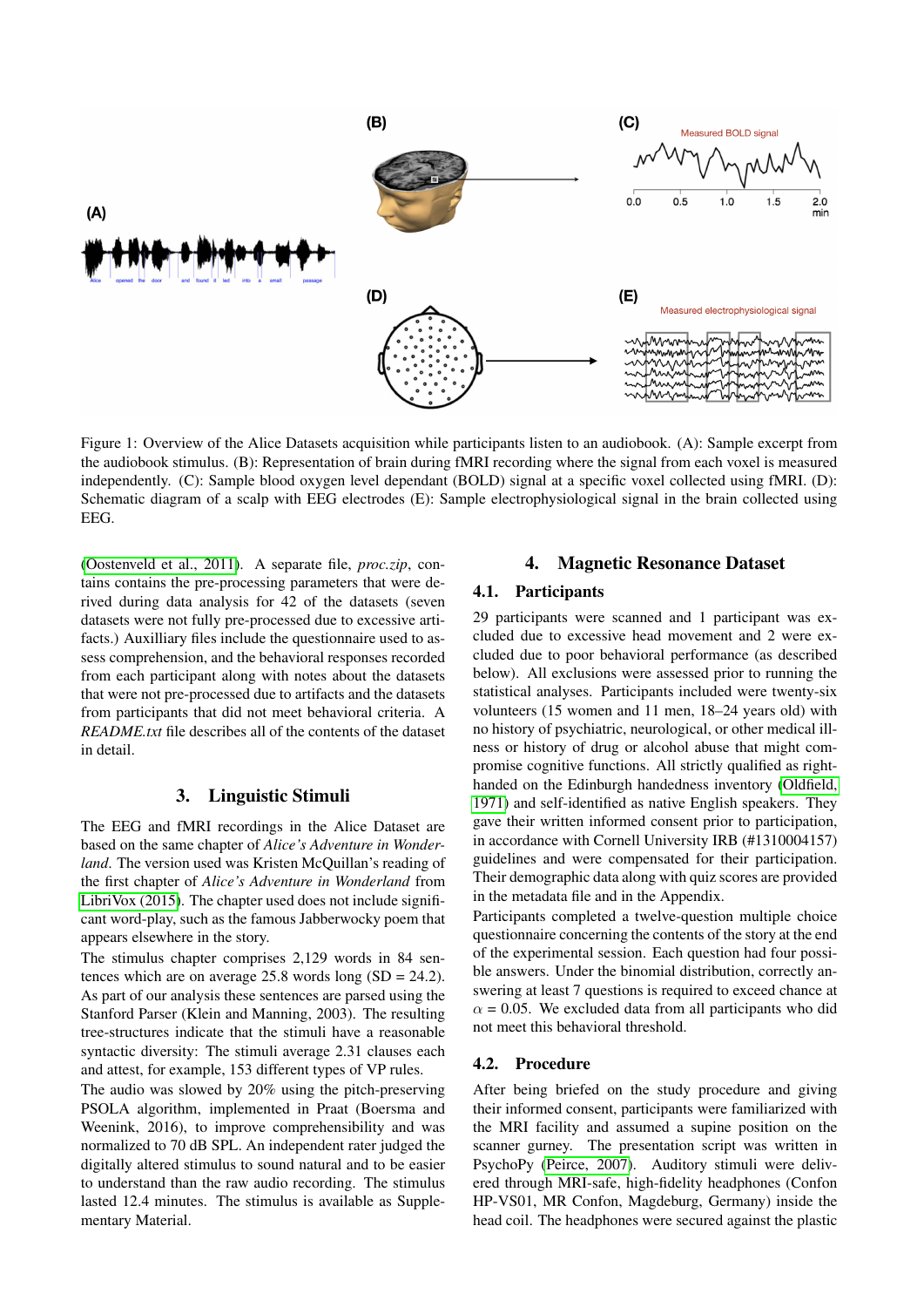|                                           | SIZE OF DATASET                    | SPATIAL RESOLIITION               | TEMPORAL RESOLUTION     | LENGTH OF STIMULUS NO. OF TIMEPOINTS |               | NO. OF WORDS |
|-------------------------------------------|------------------------------------|-----------------------------------|-------------------------|--------------------------------------|---------------|--------------|
| <b>fMRI</b> DATASET<br><b>EEG DATASET</b> | 26 participants<br>49 participants | 3mm <sup>3</sup><br>61 electrodes | 2.000 ms<br>2ms(500 Hz) | 744 s                                | 27<br>372,000 | 2,129        |

Table 1: Summary information about the Alice Datasets.

frame of the coil using foam blocks. Using a spoken recitation of the US Constitution, an experimenter increased the volume stepwise until participants reported that they could hear clearly. Participants then listened passively to the audio storybook. Upon emerging from the scanner, participants completed a twelve-question multiple-choice questionnaire concerning events and situations described in the story. The entire session lasted less than an hour.

### 4.3. Data Collection

Imaging was performed using a 3T MRI scanner (Discovery MR750, GE Healthcare, Milwaukee, WI) with a 32 channel head coil at the Cornell MRI Facility.

Blood Oxygen Level Dependent (BOLD) signals were collected from twenty nine participants. Thirteen participants were scanned using a T2<sup>∗</sup> -weighted echo planar imaging (EPI) sequence with: a repetition time of 2000 ms, echo time of 27 ms, flip angle of 77◦ , image acceleration of 2X, field of view of 216 x 216 mm, and a matrix size of 72 x 72. Under these parameters we obtained 44 oblique slices with 3 mm isotropic voxels. Sixteen participants were scanned with a three-echo EPI sequence where the field of view was 240 x 240 mm resulting in 33 slices with an inplane resolution of 3.75 mm<sup>2</sup> and thickness 3.8mm. This multi-echo sequence was used for reasons that are not related to the present study. For our purposes, analyses of this second group were based exclusively on images from the second EPI echo, where the echo time was 27.5 ms. All other parameters were exactly the same. This selection of the second-echo images renders the two sets of functional images as comparable as possible. Anatomical images were collected with a high resolution T1-weighted (1  $x \, 1 \, x \, 1 \, \text{mm}^3$  voxel) with a Magnetization-Prepared RApid Gradient-Echo (MP-RAGE) pulse sequence.

### <span id="page-2-0"></span>4.4. Preprocessing

Preprocessing was done with SPM8 [\(Friston et al., 2007\)](#page-4-6). Data were spatially realigned based on 6-parameter rigid body transformation using the 2<sup>nd</sup> degree B-spline method. Functional (EPI) and structural (MP-RAGE) images were co-registered via mutual information and functional images were smoothed with a 3 mm isotropic Gaussian filter. We used the ICBM template provided with SPM8 to put our data into MNI stereotaxic coordinates. The data were high pass filtered at 1/128 Hz and we discarded the first 10 functional volumes. Data from one participant was excluded at this stage due to head movement that exceeded an absolute threshold of 1 mm.

### 5. Electrophysiological Dataset

### 5.1. Participants

52 volunteers participated in the study. All participants were adult native speakers of English with normal hearing and no neurological disorders, by self-report. Data from

19 participants was excluded in the published analysis, and these notes are included in the released dataset. Three participants were excluded due to an experimenter error; these are not included in the released dataset. Of the remaining 49 datasets (14 male, age-range 18–29), seven were not fully pre-processed due to excessively noisy data. Additionally, 10 participants (one whose data had excessive noise) did not score above chance on the eight-question comprehension questionnaire given at the end of the recording session.

Participant data for the EEG data are given in Table [3](#page-4-7) in the Appendix. All participants gave their written informed consent prior to participation, in accordance to University of Michigan HSBS IRB (#HUM00081060) guidelines and were compensated for their participation.

### 5.2. Procedure

After being briefed on the study procedure and giving their informed consent, participants were fitted with an elastic cap with 61 actively-amplified electrodes and one ground electrode (actiCap, Brain Products GmbH). Electrodes were distributed equidistantly across the scalp according to the Easycap M10 layout. Conductive gel was inserted into each electrode to reduce impedences to 25 kOhms or below.

Participants listened to the stimulus with insert earphones (EA-2, Etymotic Inc.) in an isolated booth. Prior to hearing the audiobook, a hearing threshold was determined per participant and per ear using 1 kHz tones (300 ms, 10ms fade in/out). The audiobook story was played at 45 dB above this threshold. Following the story, participants completed an eight-question multiple-choice questionnaire asking about events in the story. The entire experimental session lasted 1–1.5 hours.

### 5.3. Data Collection

Data were recorded at 500 Hz from 61 active electrodes (impedences  $\langle 25k\Omega \rangle$ ) between 0.1 and 200 Hz referenced to an electrode placed on the right mastoid (actiCHamp, Brain Products GmbH).

### 5.4. Preprocessing

Data processing was conducted using the Fieldtrip toolbox [\(Oostenveld et al., 2011\)](#page-5-7) in MATLAB [\(2015\)](#page-5-6). Processing steps included: (i) re-referencing the data to the left and right mastoid electrodes, (ii) high-pass filtering at 0.1 Hz, (iii) epoching the data around each word, (iv) removing ocular artifacts with Independent Component Analysis (ICA), (v) removing remaining artifactual epochs and channels with visual inspection, and (vi) reconstructing missing channels using surface spline interpolation. The processing parameters necessary to recreate these derived data are included along-side the raw data. These parameters include the epoch definitions (2,129; 919 content words and 1,210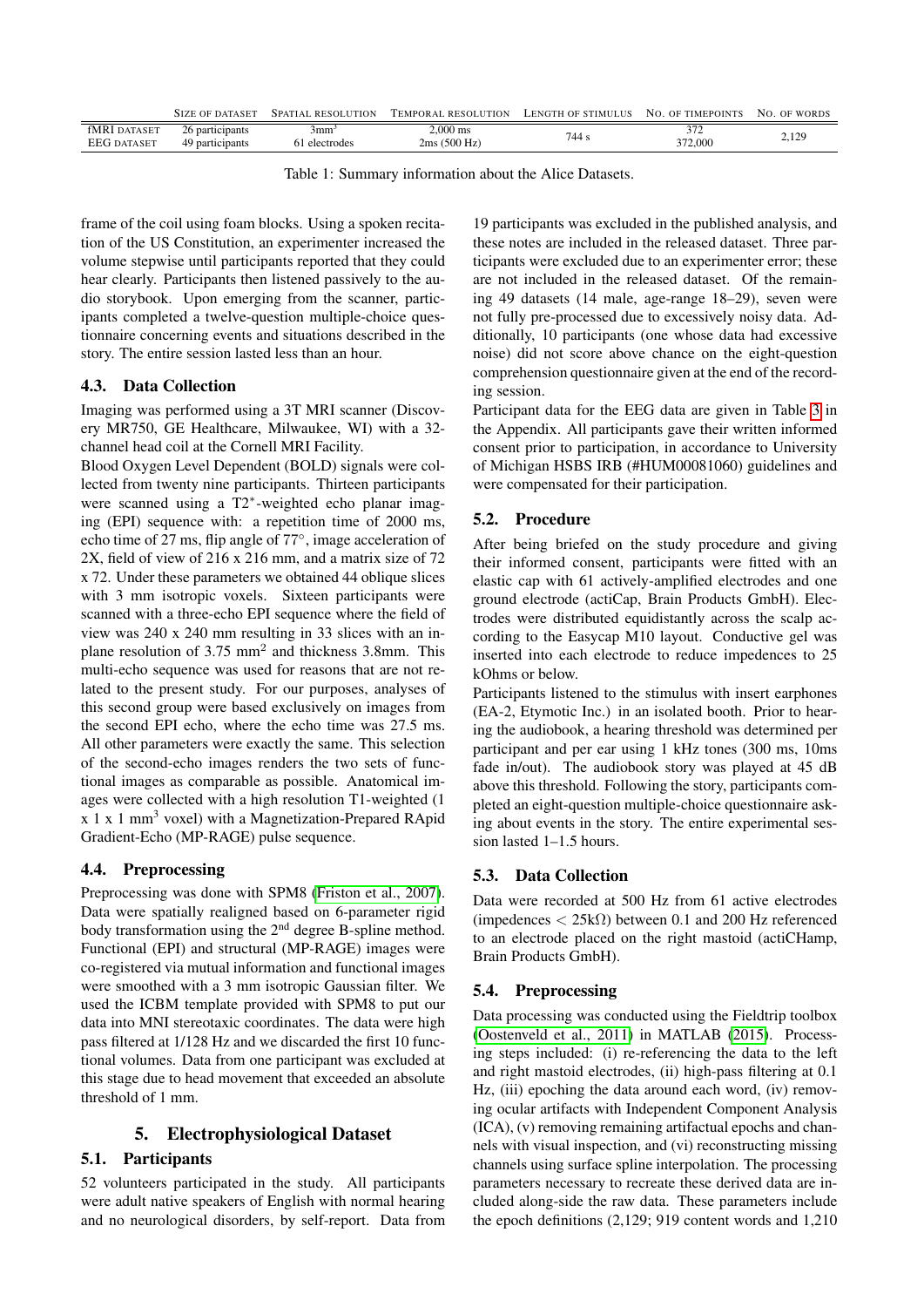function words), the ICA loadings to remove ocular artifacts, and indexes for artifactual epochs and channels.

### 6. Annotation

### 6.1. Linguistic Annotation

For both the datasets, the timestamps (onsets and offsets) of every word in the auditory stimulus is included in the annotations, along with a categorical predictor representing whether the word is a content word or function word and the log-transformed lexical frequency of each word, based on the HAL corpus via the English Lexicon Project (Balota et al., 2007).

In the Alice fMRI dataset, the POS tags for each word in the story are provided, as given by the Collin's parser [\(Collins, 1999\)](#page-4-8). The annotations also include the prosodic break strength of each word. This is a perceptual judgment of break index strength made in light of ToBI annotation guidelines (Beckman et al., 2004). This predictor was used to control for correlations between acoustic variance and syntactic structure.

In the Alice EEG dataset, the following control predictors are also included in the annotations: sentence order, word order (within each sentence), word frequency of the preceding, and following word, and sound power [\(MATLAB,](#page-5-6) [2015\)](#page-5-6) at word onset.

### 6.2. Computational Annotation

Various computational predictors have been tested on both the fMRI and EEG datasets and they are included with the dataset as annotations.

The Alice fMRI dataset's computational annotations consist of word-by-word predictors based on nine different models incorporating two different complexity metrics: surprisal [\(Hale, 2001\)](#page-5-11) and structural node count [\(Frazier,](#page-4-9) [1985;](#page-4-9) [Hawkins, 1994;](#page-5-12) [Miller and Chomsky, 1963\)](#page-5-13) across different levels of syntactic details. These include bigram lexical surprisal, trigram lexical surprisal, bigram POS surprisal, trigram POS surprisal, CFG surprisal, CFG bottomup node count, CFG top-down node count, MG bottom-up node count, and MG top-down node count. For more details about these predictors and how they were calculated, please see [Brennan et al. \(2016\)](#page-4-10).

The Alice EEG dataset's computational annotations include word-by-word syntactic surprisal values based on three probabilistic language models: two which condition probabilities solely on solely based on linear sequence information, and one which conditions probabilities based on the hierarchical structure assigned to a particular sequence of words. For further details about these predictors and how they were calculated, please see [Brennan and Hale \(2019\)](#page-4-11).

### 7. Data Availability

These parallel datasets are publicly available. The Alice fMRI dataset and supplementary materials is available through OpenNeuro at [doi:](https://openneuro.org/datasets/ds002322/) [10.18112/openneuro.ds002322.v1.0.3](https://openneuro.org/datasets/ds002322/) and shared under a Creative Commons "CC0 1.0 Universal Public Domain Dedication" license @ . The Alice EEG dataset along with its corresponding supplementary

materials is available at [doi: 10.7302/Z29C6VNH](https://deepblue.lib.umich.edu/data/concern/data_sets/bg257f92t) and shared under a Creative Commons "Attribution 4.0 International" license  $\textcircled{a}$ 

## 8. Published Analyses of Current Dataset

This naturalistic dataset has been analyzed in various studies to investigate different aspect of language comprehension within ecologically valid settings.

Using the EEG data, [Brennan and Hale \(2019\)](#page-4-11) illustrated that abstract hierarchical structures guide listeners' linguistic predictions, rather than the sequential information. [Hale](#page-4-12) [et al. \(2018\)](#page-4-12) used Recurrent Neural Net Grammars to interpret a P600-like pattern as syntactic processing work.

Based on the fMRI dataset, [Li and Hale \(2019\)](#page-5-14) looked into a specific formalization of memory decay along grammatical dependency links, localizing BOLD signals corresponding to this predictors in the left posterior temporal lobe. [Brennan et al. \(2016\)](#page-4-10) found support for linguisticallyrich grammars in temporal but not frontal regions. [Li et](#page-5-15) [al. \(2016\)](#page-5-15) examined a predictor based the Distributional Hypothesis, confirming a meaning-related role for the anterior temporal lobes. [Hale et al. \(2015\)](#page-4-13) used metrics like POS ngrams, surprisal, node counts to illustrate that finer-grained predictors make a contribution over and above coarser predictors like ngrams.

## 9. Conclusion

Our goal in sharing these datasets is to encourage researchers to test theories on common data and to promote more efficient research through reuse. As these naturalistic datasets are not constrained by a specific task or experimental paradigm, they are open to the possibility of multiple researchers testing out different research questions across different levels of linguistic representation. Furthermore, these combined naturalistic datasets makes it relatively easy to run analyses without collecting new data and compare electrophysiological findings with the fMRI results.

### 10. Acknowledgements

We acknowledge with appreciation the help of David Lutz, Frederick Callaway, Elana Feldman, Jaclyn Jeffrey-Wilensky, Adam Mahar, and Emily Qualls for assistance with fMRI data collection at Cornell University. We also thank Max Cantor and Rachel Eby for helping with EEG data collection at the University of Michigan.

This material is based upon work supported by the National Science Foundation under Grants No. 1607251 and No. 1607441, along with the National Institutes of Health under Grant S10RR025145. This research has also been supported in part by ONR MURI Award N00014–18–1–2670.

### Appendix

This appendix consists of information about the participants and is also available as the metadata with the datasets. Table [2](#page-4-5) contains the fMRI participant's gender and age information (as provided by them), their quiz scores, and the final decibel level the audio stimulus was played at.

Table [3](#page-4-7) contains the EEG participant's self-reported gender and age, their quiz scores, and notes concerning data that were excluded from the published analysis.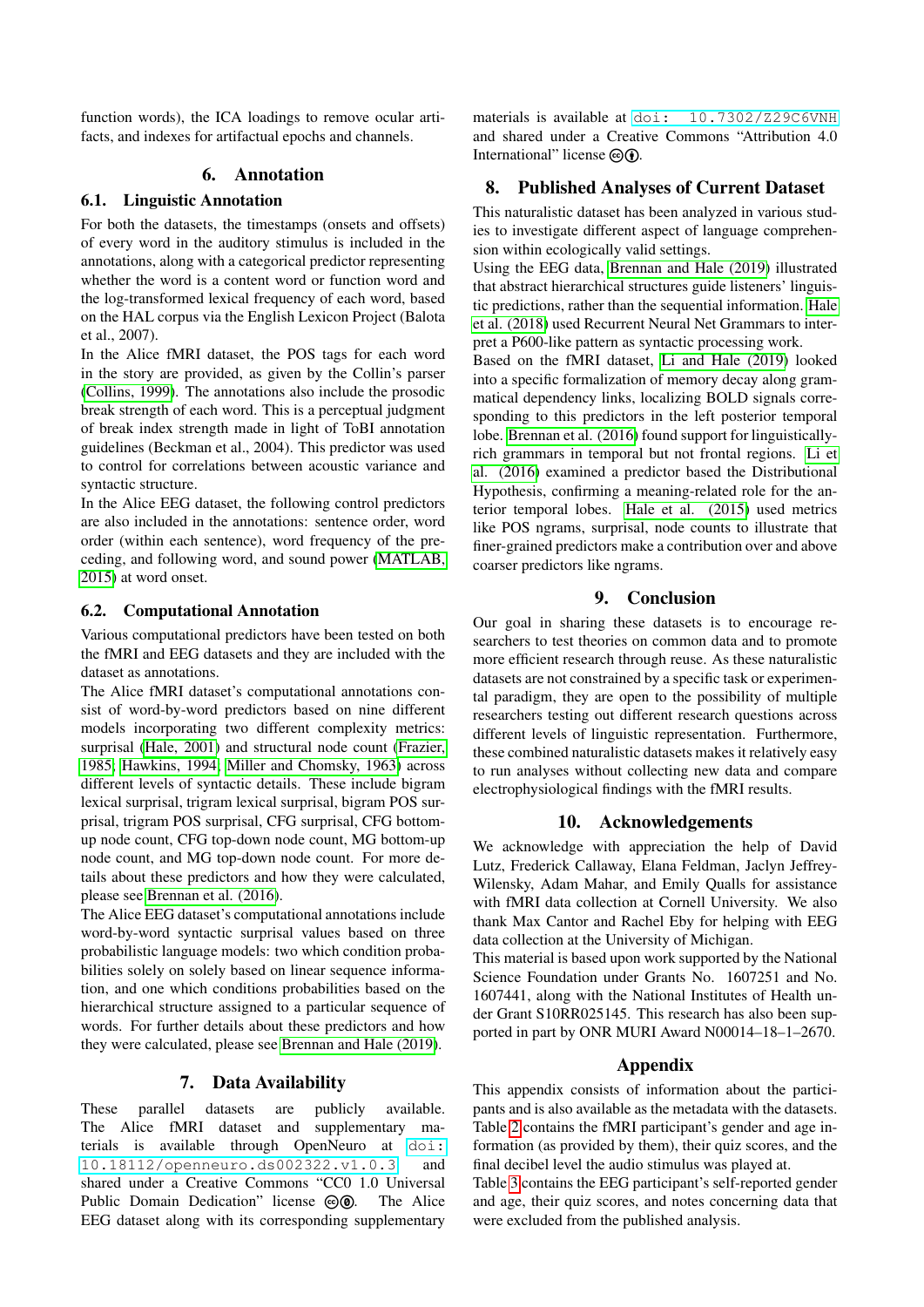| <b>SUBJECT NO.</b> | AGE | <b>GENDER</b>             | <b>QUIZ SCORE</b> | FINAL DB       | SUBJECT NO.            | AGE             | <b>GENDER</b>             | <b>QUIZ SCORE</b> | <b>NOTES</b> |
|--------------------|-----|---------------------------|-------------------|----------------|------------------------|-----------------|---------------------------|-------------------|--------------|
| $\overline{18}$    | 22  | M                         | 11/12             | $\overline{5}$ | $\overline{S01}$       | $\overline{20}$ | $\overline{F}$            | 6/8               |              |
| 22                 | 22  | M                         | 11/12             | 13             | S <sub>02</sub>        | 19              | $\mathbf F$               | $6/8$             | noise        |
| 23                 | 19  | $\mathbf F$               | 11/12             | 5.5            | S <sub>0</sub> 3       | 18              | M                         | 6/8               |              |
| 24                 | 21  | $\mathbf F$               | 7/12              | 8              | S <sub>04</sub>        | 21              | $\mathbf{F}$              | 7/8               |              |
| 26                 | 21  | M                         | 9/12              | 6              | S <sub>05</sub>        | 20              | $_{\rm F}$                | 7/8               |              |
| 28                 | 18  | M                         | 10/12             | 7              | S <sub>06</sub>        | 20              | $\mathbf F$               | 5/8               |              |
| 30                 | 19  | $\mathbf F$               | 10/12             | 5              | S07                    | 18              | $\mathbf F$               | 4/8               | low score    |
| 31                 | 20  | $\mathbf F$               | 10/12             | 6              | <b>S08</b>             | 25              | M                         | 6/8               |              |
| 35                 | 19  | M                         | 11/12             | 8.5            | S <sub>09</sub>        | 19              | $\boldsymbol{\mathrm{F}}$ | 2/8               | low score    |
| 36                 | 21  | M                         | 11/12             | 10             | S10                    | 19              | $\boldsymbol{\mathrm{F}}$ | 5/8               |              |
| 37                 | 20  | M                         | 11/12             | 11             | S11                    | 22              | $\mathbf F$               | 6/8               |              |
| 38                 | 19  | $\mathbf{F}$              | 10/12             | 11             | S12<br>S <sub>13</sub> | 19<br>19        | $\mathbf F$<br>F          | $6/8$             |              |
| 39                 | 19  | M                         | 12/12             | 10             | S14                    | 18              | $\mathbf{F}$              | $8/8$<br>4/4      |              |
| 41                 | 19  | $\mathbf M$               | 10/12             | 10             | S15                    | 25              | $\mathbf F$               | 4/4               |              |
| 42                 | 21  | M                         | 11/12             | 10             | S <sub>16</sub>        | 18              | $\mathbf{F}$              | 6/8               |              |
| 43                 | 21  | $\mathbf F$               | 9/12              | 10             | S17                    | 19              | $\mathbf{F}$              | 6/8               |              |
| 44                 | 22  | $\boldsymbol{\mathrm{F}}$ | 9/12              | 11.5           | S <sub>18</sub>        | 19              | $\mathbf{F}$              | 7/8               |              |
|                    | 19  | M                         | 10/12             | 9.5            | S <sub>19</sub>        | 18              | F                         | $8/8$             |              |
| 45                 | 21  | $\mathbf{F}$              |                   |                | S <sub>20</sub>        | 24              | $\mathbf F$               | 5/8               |              |
| 46<br>47           | 19  | $\boldsymbol{\mathrm{F}}$ | 6/12              | 10<br>10       | S <sub>21</sub>        | 24              | $\mathbf F$               | NA <sup>1</sup>   |              |
|                    | 20  |                           | 10/12             |                | S22                    | 21              | F                         | $6/8$             |              |
| 48                 |     | $\mathbf F$               | 10/12             | 10             | S23                    | 20              | M                         | 3/8               | low score    |
| 49                 | 21  | $\boldsymbol{\mathrm{F}}$ | 8/12              | 10             | S <sub>24</sub>        | 22              | $_{\rm F}$                | 4/8               | low score    |
| 50                 | 20  | $\mathbf F$               | 11/12             | 10             | S <sub>25</sub>        | 22              | M                         | 5/8               |              |
| 51                 | 18  | $\mathbf F$               | 11/12             | 10             | S <sub>26</sub>        | 21              | $\mathbf F$               | 6/8               |              |
| 52                 | 20  | M                         | 5/12              | 10             | S27                    | 21              | $\mathbf{F}$              | $4/8$             | low score    |
| 53                 | 26  | F                         | 11/12             | 11             | S28                    | 18              | $\mathbf F$               | 7/8               | noise        |
|                    |     |                           |                   |                | S29                    | 23              | M                         | 6/8               | noise        |

<span id="page-4-5"></span>Table 2: Participant data for fMRI study

#### 11. Bibliographical References

- <span id="page-4-0"></span>Armeni, K., Willems, R. M., and Frank, S. L. (2017). Probabilistic language models in cognitive neuroscience: Promises and pitfalls. *Neuroscience & Biobehavioral Reviews*, 83:579–588.
- <span id="page-4-4"></span>Beinborn, L., Abnar, S., and Choenni, R. (2019). Robust evaluation of language-brain encoding experiments. <https://arxiv.org/abs/1904.02547>.
- <span id="page-4-11"></span>Brennan, J. R. and Hale, J. T. (2019). Hierarchical structure guides rapid linguistic predictions during naturalistic listening. *PloS one*, 14(1).
- <span id="page-4-10"></span>Brennan, J. R., Stabler, E. P., Van Wagenen, S. E., Luh, W.-M., and Hale, J. T. (2016). Abstract linguistic structure correlates with temporal activity during naturalistic comprehension. *Brain and language*, 157:81–94.
- <span id="page-4-1"></span>Brennan, J. (2016). Naturalistic sentence comprehension in the brain. *Language and Linguistics Compass*, 10(7):299–313.
- <span id="page-4-2"></span>Carroll, L. (1865). *Alice's Adventure in Wonderland [Audiobook]*. LibriVox. Narrated by Kristen McQuillan. URL: [https://librivox.org](https://librivox.org/alices-adventures-in-wonderland-by-lewis-carroll/).
- <span id="page-4-8"></span>Collins, M. (1999). *Head-driven Statistical Models for Natural Language Parsing*. Ph.D. thesis, University of Pennsylvania.
- <span id="page-4-3"></span>Fedorenko, E. (2016). Alice in the Language Localizer Wonderland. <https://evlab.mit.edu/alice>.
- <span id="page-4-9"></span>Frazier, L. (1985). Syntactic complexity. *Natural language parsing: Psychological, computational, and theoretical perspectives*, pages 129–189.

<span id="page-4-6"></span>Karl J. Friston, et al., editors. (2007). *Statistical Paramet-*

S34 21 M 5/8 S35 20 F 5/8 S36 22 M 6/8 S37 19 M 8/8 S38 22 M 8/8 S39 18 F 3/8 low score<sup>2</sup><br>S40 19 M 6/8 S40 19 M 6/8 S41 19 M 7/8 S42 21 F 7/8 S43 21 M 2/8 low score S44 21 F 7/8 S45 18 F 5/8 S46 18 F 3/8 noise, score<br>S47 18 F 4/8 noise score S47 18 F 4/8 noise, score<br>S48 18 F 7/8 S48 18 F 7/8 S49 19 F 6/8 noise Table 3: Participant data for EEG study. Note:  ${}^{1}$ Quiz data

S30 29 M 4/8 low score<br>
S31 22 F 3/4 noise, sco

S32 19 F 4/8 low score<br>
S33 23 M 8/8 noise S33 23 M 8/8 noise

noise, score

<span id="page-4-7"></span>from one participant is not available. <sup>2</sup>This participant's data was included in the published analysis.

*ric Mapping: The Analysis of Functional Brain Images*. Academic Press.

- <span id="page-4-13"></span>Hale, J., Lutz, D., Luh, W.-M., and Brennan, J. (2015). Modeling fMRI time courses with linguistic structure at various grain sizes. In *Proceedings of the 6th workshop on cognitive modeling and computational linguistics*, pages 89–97.
- <span id="page-4-12"></span>Hale, J., Dyer, C., Kuncoro, A., and Brennan, J. (2018). Finding syntax in human encephalography with beam search. In *Proceedings of the 56th Annual Meeting of the Association for Computational Linguistics (Volume*